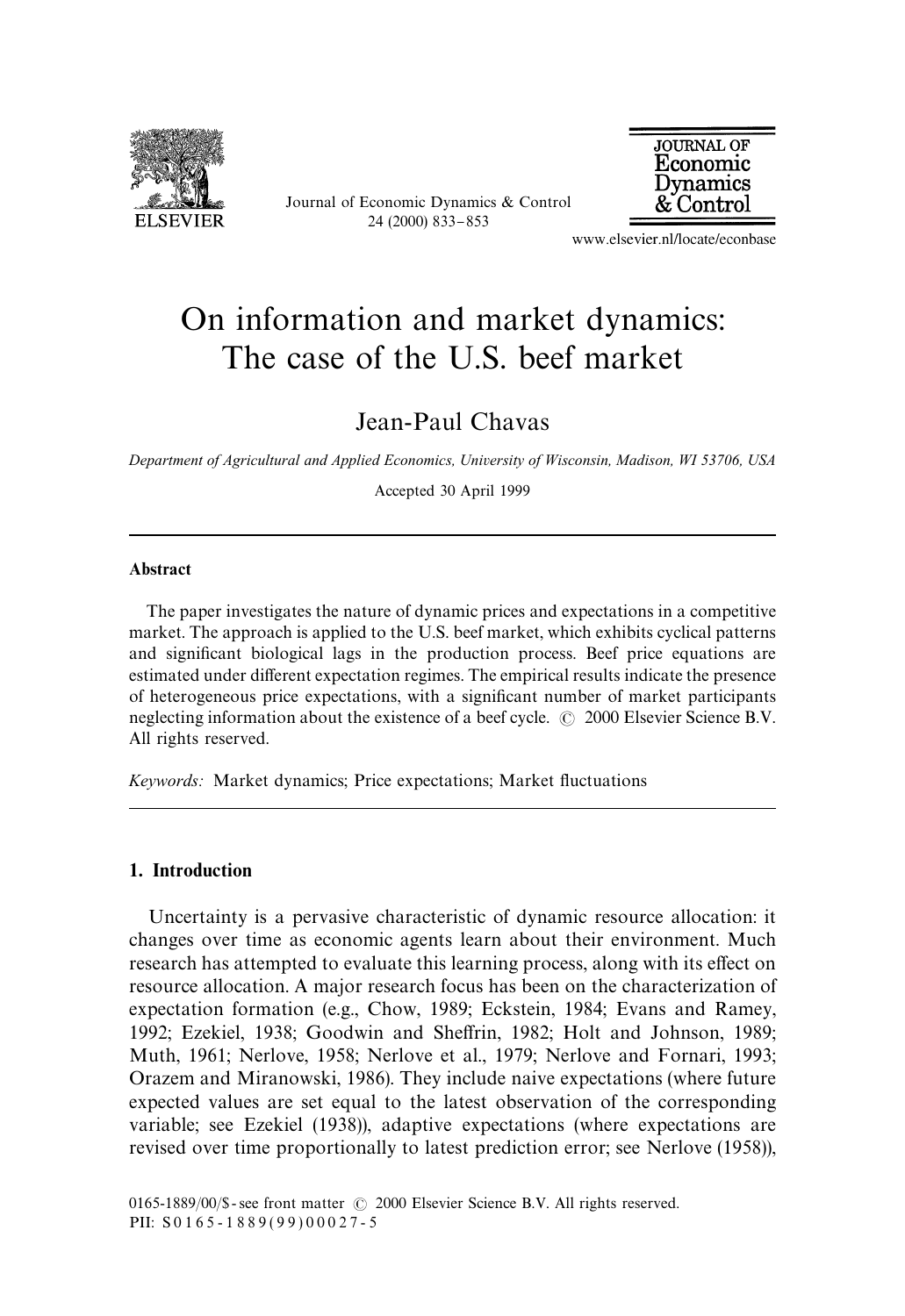quasi-rational expectations (where expectations are consistent with the time series model of the corresponding variable; see Nerlove et al. (1979)), as well as rational expectations (Muth, 1961).

Since its introduction by Muth, the rational expectation hypothesis has occupied a central place in the discussion. The rational expectations hypothesis states that decision-makers make efficient use of information, just as they do of other scarce resources. The issue then is to evaluate the exact meaning of 'efficient use' of information. If obtaining and processing information is costly, then optimal learning is expected to depend on the net benefits of learning. When some new information is costly or difficult to process, it may not be used by decision-makers (e.g., Conlisk, 1996; Sargent, 1993). In such situations, simple rules of thumb for expectation formation (e.g., naive expectations) could be used. Also, the ability to obtain and process information may vary across individuals. For example, differences in education or experience could imply different learning rates across individuals, ceteris paribus. The costs and benefits of information being individual specific, different individuals may have different expectations. At the aggregate level, dynamic resource allocation would then be influenced by the heterogeneity of expectations among decision-makers.

The objective of this paper is to investigate the nature of expectation formation and dynamic pricing, with an empirical application to the U.S. beef market. Much research has focused on describing and explaining the beef cycle (e.g., Fisher and Munro, 1983; Foster and Burt, 1991; Jarvis, 1974,1986; Maki, 1962; Munlak et al., 1995; Mundlak and Huang, 1996; Paarsch, 1985; Rosen et al., 1994; Rucker et al., 1989; Trapp, 1986). In some respects, the presence of the beef cycle can be disturbing for economists. If a predictable cycle existed, then producers responding in a countercyclical fashion could earn larger than normal profits over time. In the presence of predictable price movements, countercyclical production response could possibly smooth out market fluctuations, causing the cycle to disappear. Recent research has shown that rational expectations and efficient decisions do not necessarily imply the absence of economic cycles. In particular, Chavas and Holt (1995), Rosen (1987), and Rosen et al. (1994) have argued that an economic cycle can be fully consistent with the efficient management of an animal population under rational expectations. Also Hommes and Sorger (1998) have shown that cyclical and chaotic market equilibria can arise under self-fulfilling expectations (where the perceived and actual laws of motion have the same mean and autocorrelations).

The assumption of naive or adaptive expectations, dating back to Coase and Fowler (1937), Ezekiel (1938) and others, has been a basic premise in much of the literature on livestock supply response (e.g., Foster and Burt, 1991). But the dynamics of price expectations by market participants can influence price and market dynamics. This raises the issue of whether the nature of rationality could